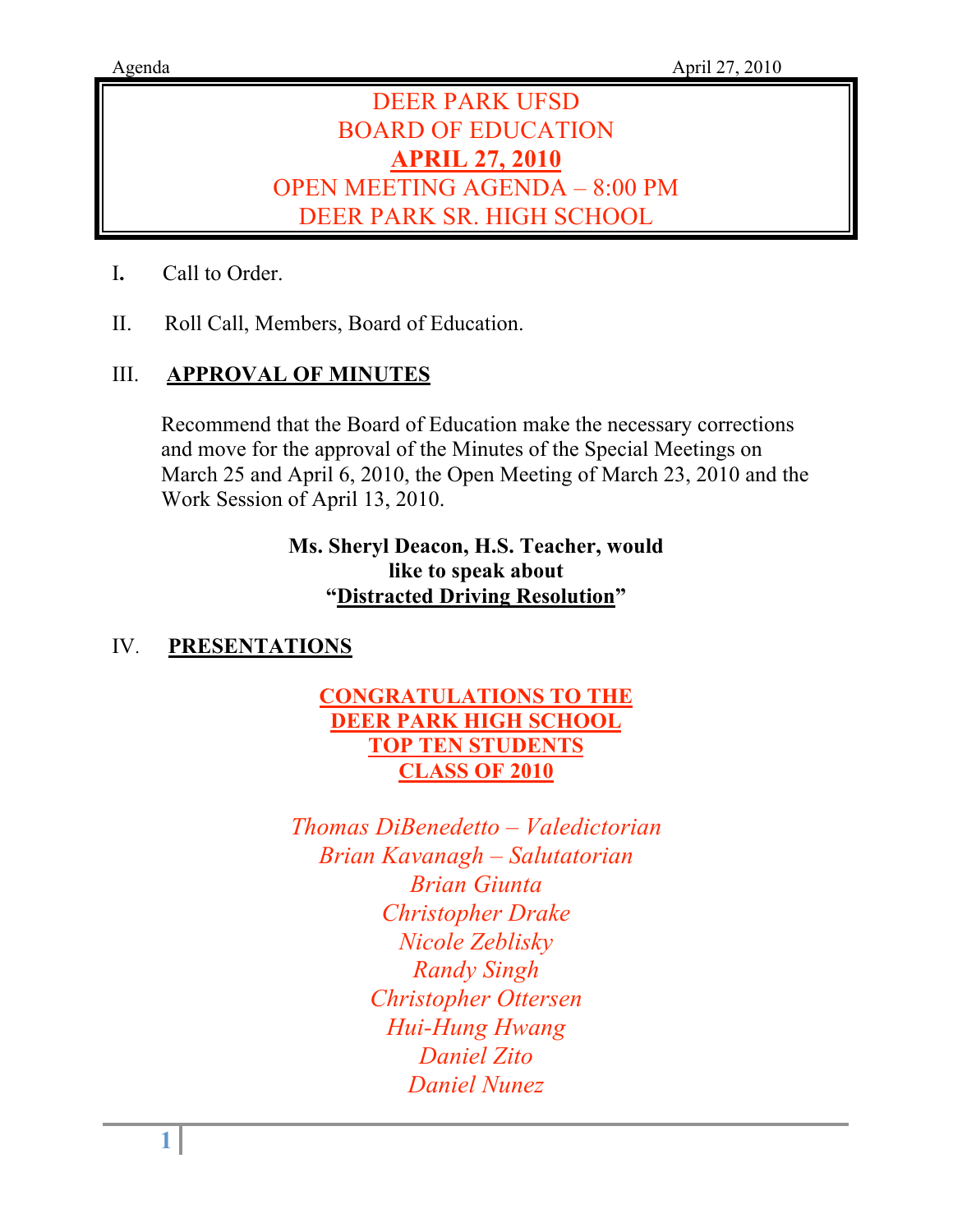# **Dr. Dailey will introduce the Chorus, who will perform a number from their Carnegie Hall performance**

Kristen Lombardo, Director Scott Abrams, Accompanist

#### **SOPRANOS ALTOS ALTOS**

# Brianna Beaujin Amanda Burns Tiffany Kozakevitch Lael Grant Christina Zito Emma Tapada

Faith Ahmed Ashley Belanger Joanna Tarzi Shana Armstrong Merly Bonilla Canales Marissa Tianga Safra Bacchus Courtney Bosenbeck Morgan Walters Brianna Carella **Liliana Bonifacio** Sydney Washington Anna Caruso Megan Cain **TENORS** Diana Cotrone Jamie Capone Ahad Arshad Raquel Cyril Gina Cataldo Nicolas Carioscia Katelyn Desa Chinella Charlton Kaleel Felder Rebecka Diaz Cynthia Chiarelli Tyler Henson Courtney Fekete Elenarose Competiello Samuel Locker Jeannette Gingras Shamore Cookhorn Joseph Morales Nirvana Goberdham Jacqulyn Corbett Tevin Otero Maralayna Goldstein Chelsey Delgado Jesse Pimpinella Rebecca Gonzalez **Anjelica Deluna** Jonell Smith Lauren Grau Dayna Fisk Dayne Tavares Samantha Hart Sasha Folkes Courtland Wood Linette Macanas Tatianyu Guadalupe **BASSES** Victoria Mann Crystal Harris Henry Aguinada Melissa Marin Stefane Kiegans Nicholas Delassalle Kristin McDonough Stephanie Lopez Thomas DiBenedetto Erica McKitty Kristine Mehl Saben Durio Lydia McKitty **Veronica Mehl** Matthew Engle Christina Menfi Aaliyah O'Neal Brian Giunta Deanna Merlino Prescilla Pagan Summan Howlader Elizabeth Nicolas Amanda Pesca Takis Kellarakos Angelique Parvey Sedrina Peirre John Lacrete Samantha Raio **Immiliana Louis Luce Commilian** Jennifer Podraza Louis Luc Paige Rosenberg Marie Racano Casey McKenna Keren Sheridan Britney Ramnauth Michael Negri Kezelle St. Bernard Michelle Rubino Robert Rotchford Cassandra Thaw Stephanie Rubino Alex Stephani Chrystal Zabas Kayla Saraniero Tyler Treadwell Kimberly Zelaya **Melissa Spindler** Bobby Washington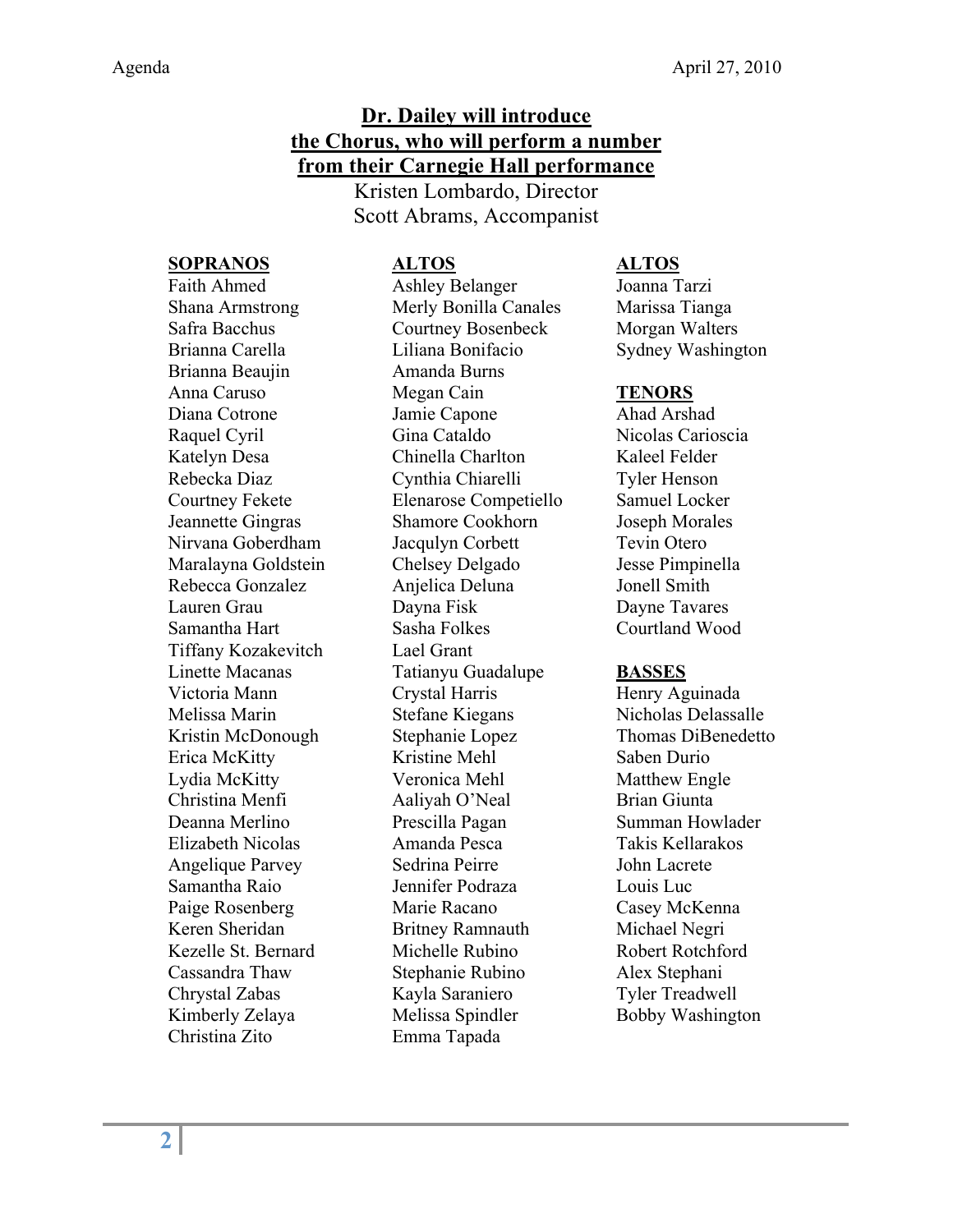# Artwork Awards presented by Dr. Jeff Dailey:

# **CONGRATULATIONS ON EXHIBITING ARTWORK AT THE SMITHTOWN TOWNSHIP ARTS COUNCIL's ANNUAL YOUTH ART SHOWCASE**

Constantina Stavis Michaela Franklin Ali Karimi Kevin Xie Haley Gray Laura Norton Ferdeen Afsari Brianna Jones Kaitlyn Tudor Samantha Ryan Angelo Riley Franklin Weigold Megan Murgittroid Brenna Svedi

Shannon Doolan Vittoria Mastrangelo

# **CONGRATULATIONS ON EXHIBITING ARTWORK AT THE TOWN OF BABYLON BLACK HISTORY MONTH CELEBRATION**

 $\sim$ 

Lydia James Arianna Pantin Ayanna Williams  $\sim\sim\sim$ 

# **CONGRATULATIONS ON RECIEVING THE COUNCIL OF FASHION DESIGNERS OF AMERICA/TEEN VOGUE SCHOLARSHIP**

Nicole Goh

# $\sim$ **CONGRATULATIONS TO THE P.E.A.K. FESTIVAL PARTICIPANTS J.F. Kennedy students**

Louise Matura Christopher Zieris James Geiersbach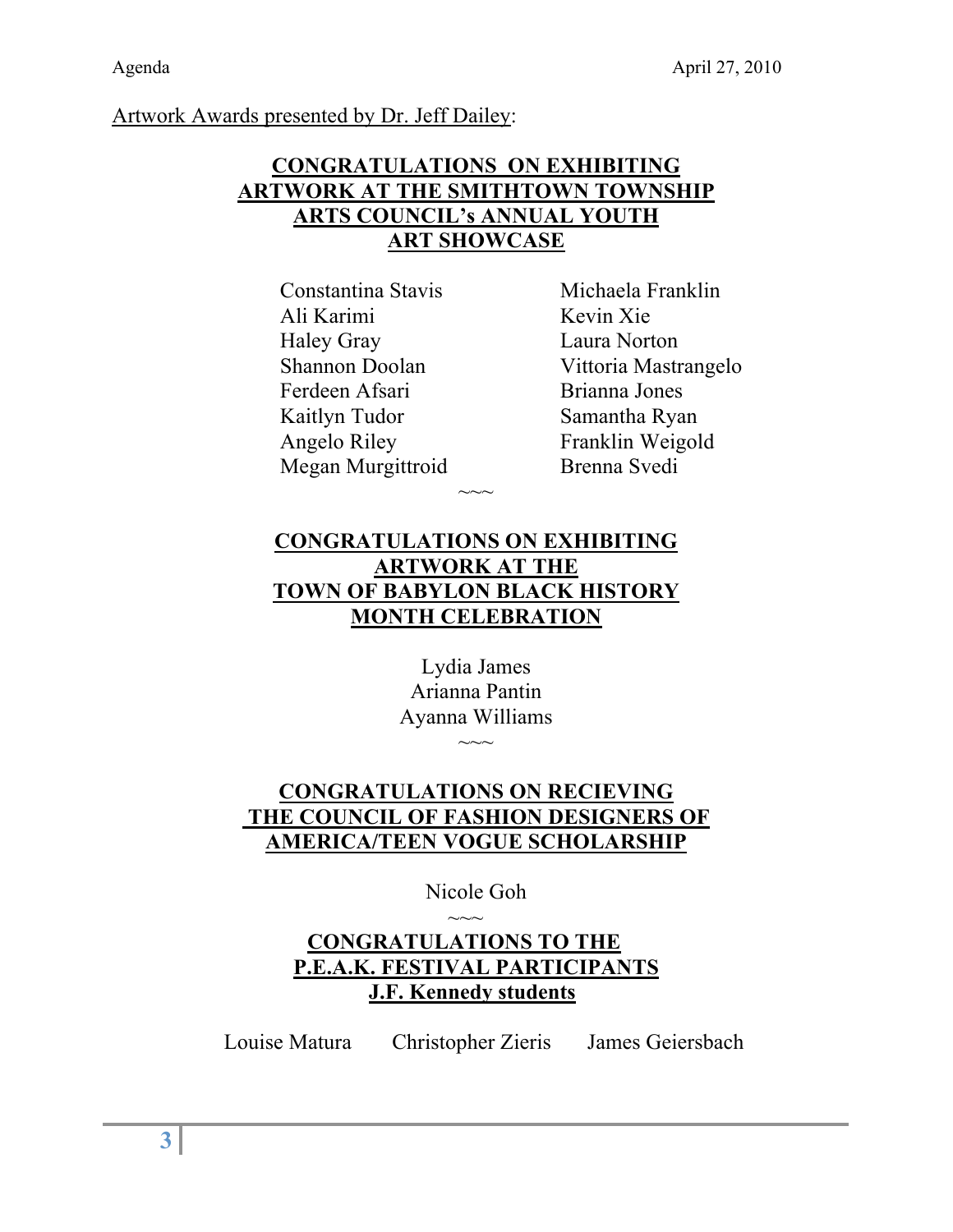Presentation of awards by Ms. Demyen, Superintendent:

# **CONGRATULATIONS TO MRS. SUSAN BOLLOG and MR. SCOTT CARNEY FOR BEING SELECTED BY THE HARVARD CLUB FOR "DISTINGUISHED TEACHING"**

# $\sim$  $\sim$  $\sim$  $\sim$  $\sim$  $\sim$ **ARIANNA PANTIN, HS STUDENT, Winner of the 2010 HONORING OUR FUTURE LEADERS Will read her poem**

 $\sim\sim\sim\sim$ 

Presentation of awards by Mr. Amesti, Athletic Director:

# **CONGRATULATIONS TO OUR DEER PARK STUDENT ATHLETES WHO HAVE ACHIEVED HONORS WHILE REPRESENTING THE WINTER TEAMS IN OUR ATHLETIC PROGRAM**

*Boys Varsity Basketball* **Coached by Mr. John Mc Caffrey**

**Assisted by Mr. Justin Gutman**

**Marques Charlton ALL CONFERENCE ALL LEAGUE**

**Matthew Rigert ALL LEAGUE** 

**Troy Corbin ALL LEAGUE - Honorable Mention**

**Hui – Hung "Mike" Hwang ALL COUNTY - Academic**

**………………………………………………………..……………………..**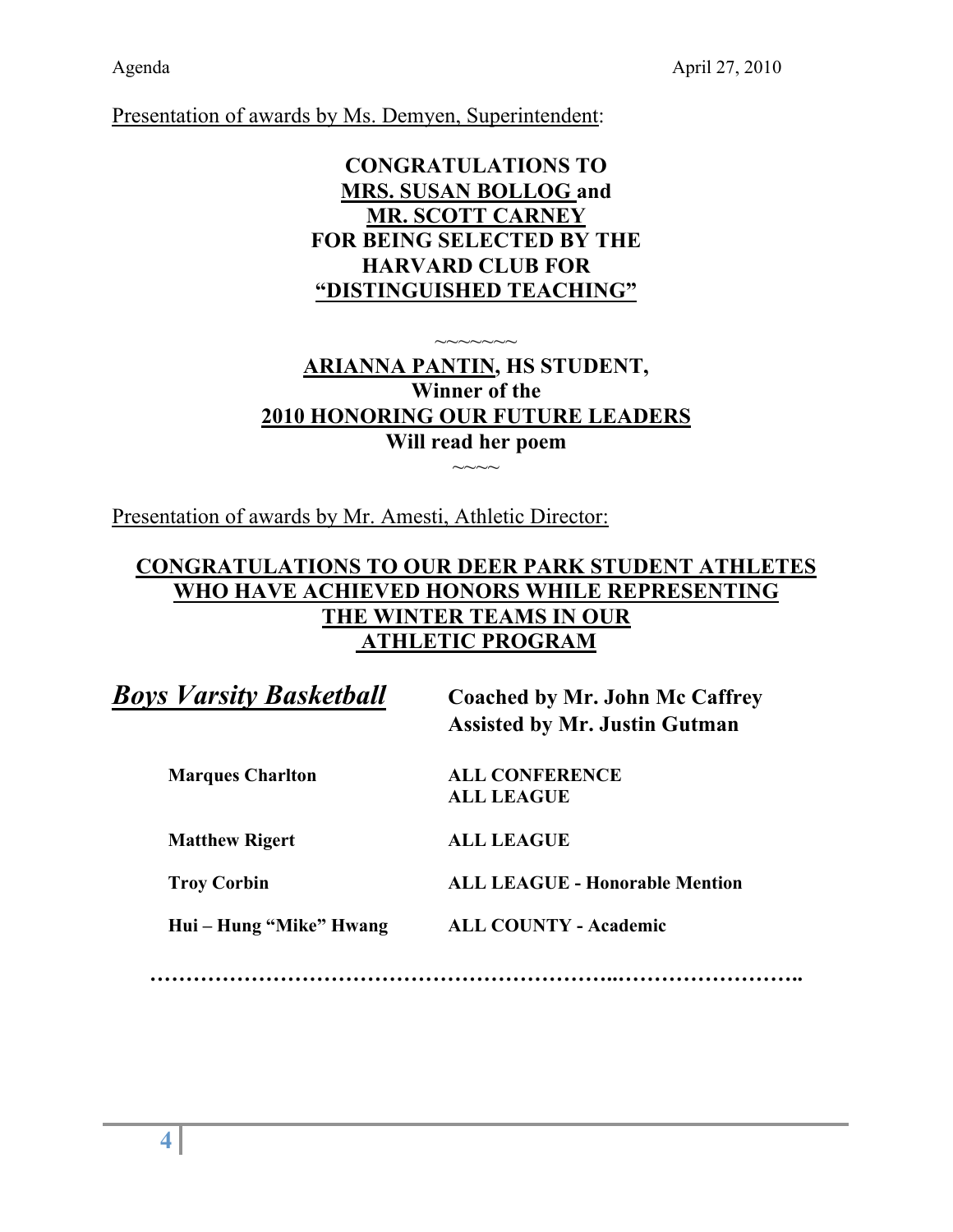| <b>Girls Varsity Basketball</b>                                                                    | <b>Coached by Mr. Michael Gennaro</b><br>Ms. Holly O' Donnell                                                                                      |  |
|----------------------------------------------------------------------------------------------------|----------------------------------------------------------------------------------------------------------------------------------------------------|--|
| <b>Kayla Saraniero</b>                                                                             | <b>ACADEMIC ALL COUNTY</b>                                                                                                                         |  |
| <b>Nicole Alvarez</b>                                                                              | <b>ALL LEAGUE</b>                                                                                                                                  |  |
| <b>Andrea Desvignes</b>                                                                            | <b>ALL LEAGUE</b>                                                                                                                                  |  |
| 90.00 or better throughout their entire season.                                                    | This team was awarded the distinction of being recognized as a<br><b>New York State Scholar Athlete team, which means they maintained a GPA of</b> |  |
| <b>Contributing Scholar Athlete Team Members</b><br><b>Kelsey Dillon</b><br><b>Felicia LaSorsa</b> | <b>Kayla Saraniero</b><br><b>Jasmine Gonzalez</b><br><b>Joanna Tarzi</b><br><b>Shayna Robinson</b><br><b>Kristen Fischer</b>                       |  |
| <i>Wrestling</i>                                                                                   | Coached by Mr. Michael Mc Laughlin<br><b>Assisted by Mr. Richard Englehardt</b>                                                                    |  |
| <b>Rich Lugo</b>                                                                                   | <b>ALL COUNTY (4TH Place)</b><br><b>LEAGUE CHAMPION (1st Place)</b>                                                                                |  |
| <b>Joseph Bilello</b>                                                                              | <b>ALL COUNTY (4th Place)</b><br><b>ALL LEAGUE (2nd Place)</b>                                                                                     |  |
| <b>Brandon Cauchi</b>                                                                              | <b>LEAGUE CHAMPION (1st Place)</b><br>VOTED MOST OUTSTANDING WRESTLER                                                                              |  |
| <b>Zachary Lugo</b>                                                                                | <b>LEAGUE CHAMPION (1st Place)</b>                                                                                                                 |  |
| <b>Maurice Thomas</b>                                                                              | <b>ALL LEAGUE (2nd Place)</b>                                                                                                                      |  |
| <b>Aaron Thompson</b>                                                                              | <b>ALL LEAGUE (4th Place)</b>                                                                                                                      |  |
| <b>Demetrius Houanche</b>                                                                          | <b>ALL LEAGUE (4th Place)</b>                                                                                                                      |  |
| <b>Robert Madgum</b>                                                                               | <b>ALL LEAGUE (4th Place)</b>                                                                                                                      |  |
|                                                                                                    |                                                                                                                                                    |  |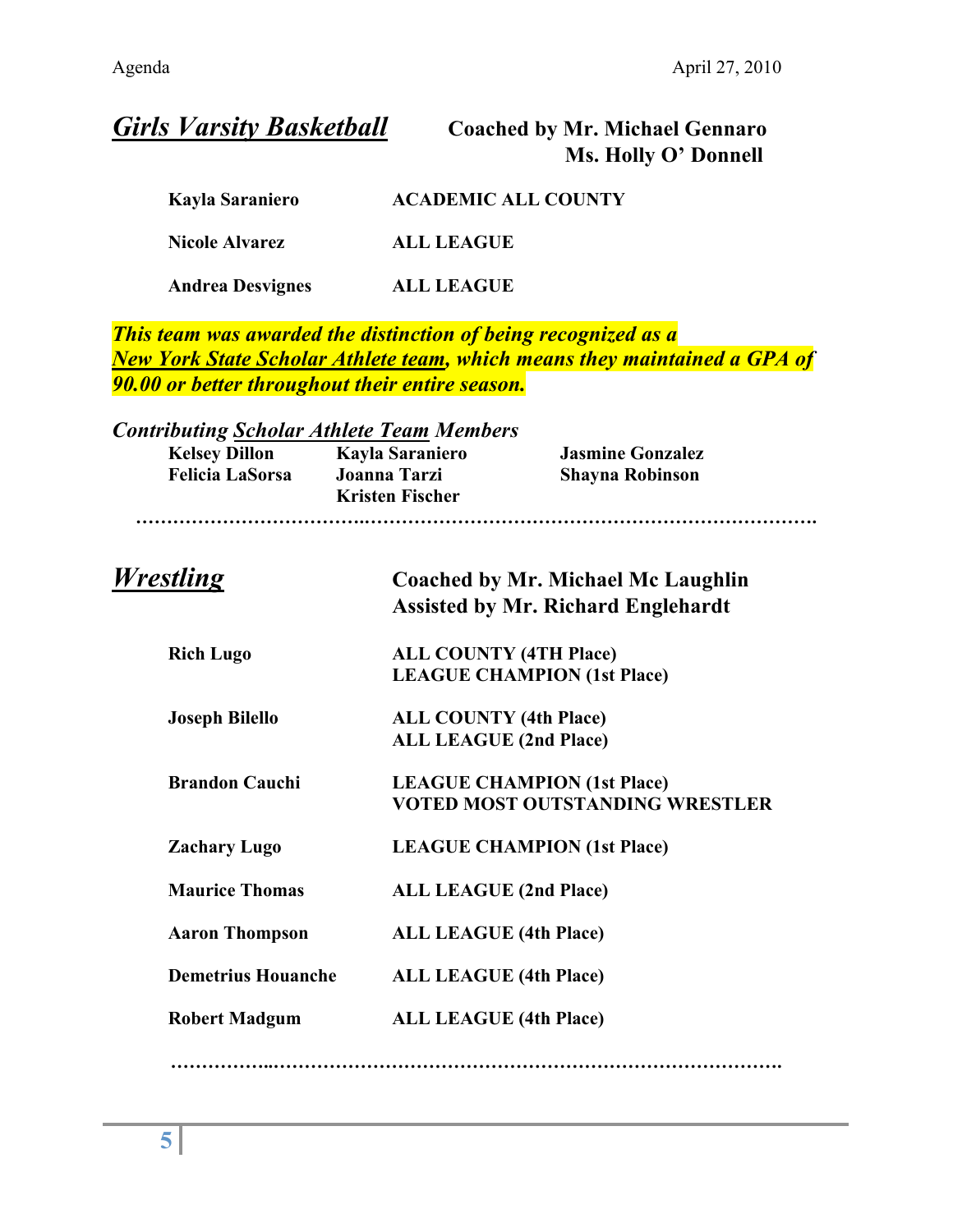# *Varsity Bowling* **Coached by Mr. Anthony Tannacore**

*This team was awarded the distinction of being recognized as a Section XI Outstanding Sportsmanship Team winner*

*This team was awarded the distinction of being recognized as a New York State Scholar Athlete team, which means they maintained a GPA of 90.00 or better throughout their entire season.*

| <b>Alexander Herrera</b> | ALL LEAGUE (2 <sup>ND</sup> TEAM)<br><b>SCHOLAR ATHLETE</b><br>INDIVIDUAL SPORTSMANSHIP LEAGUE AWARD |
|--------------------------|------------------------------------------------------------------------------------------------------|
| <b>Adam Maugeri</b>      | ALL LEAGUE (2 <sup>ND</sup> TEAM)                                                                    |
| <b>Edward Kane</b>       | <b>SCHOLAR ATHLETE</b><br><b>INDIVIDUAL SPORTSMANSHIP LEAGUE AWARD</b>                               |
| Erik Zimmerman           | <b>SCHOLAR ATHLETE</b>                                                                               |

# *Additional Contributing Scholar Athlete Team Members*

| <b>Fariha Khan</b><br><b>Oksenia Dyer</b> | Rebecca D'Agostino | <b>Krystle Kozakevitch</b>                                            |
|-------------------------------------------|--------------------|-----------------------------------------------------------------------|
| <b>Boys Swimming</b>                      |                    | <b>Coached by Mr. Craig Mangio</b><br>Mr. Ed Libretto                 |
| <b>Jake Pisano</b>                        | <b>ALL COUNTY</b>  | *NEW SCHOOL RECORD HOLDER<br>200 meter Freestyle, 500 meter Freestyle |
| <b>Tyler Di Domenico</b>                  | <b>ALL LEAGUE</b>  |                                                                       |
| <b>Jacob Sonera</b>                       | <b>ALL LEAGUE</b>  |                                                                       |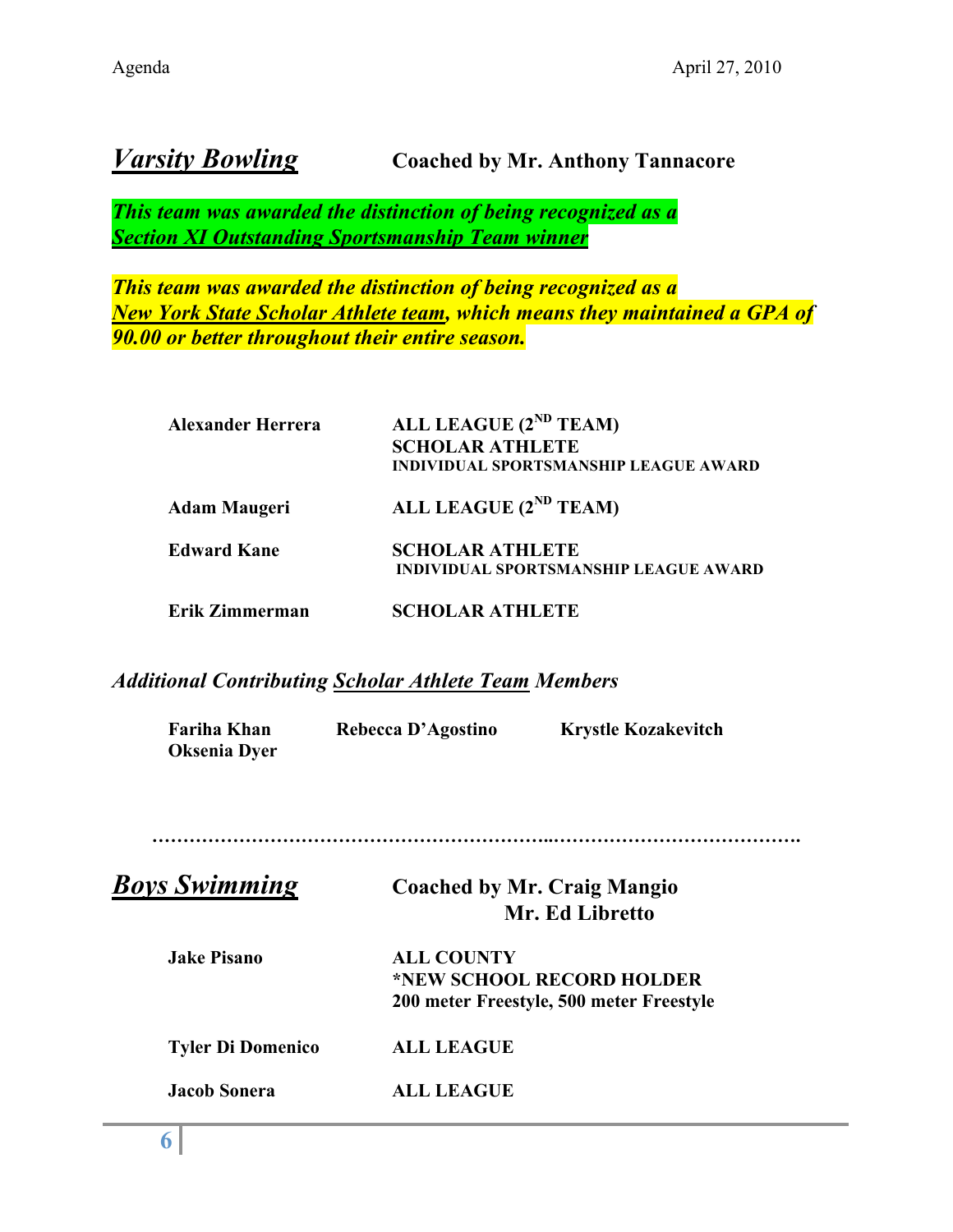# *This team was awarded the distinction of being recognized as a New York State Scholar Athlete team, which means they maintained a GPA of 90.00 or better throughout their entire season.*

# *Contributing Scholar Athlete Team Members*

**Kevin Tresselt Linas Ramanauskas Joseph Giammona Brian Kalladeen Michael Pagan Ryan Littman Ricardo Carter Thomas Embry**

**Salvatore Caldarello Joseph Paskewicz Edward Matinez-Salinas**

**……………………………………………………………………………………**

*Girls Track* **Coached by Mr. Jess Prochilo Assisted by Mr. Joseph Schlessinger**

*This team was awarded the distinction of being recognized as a New York State Scholar Athlete team, which means they maintained a GPA of 90.00 or better throughout their entire season*

| Thailia Le Grendre-Hobbins | <b>ALL LEAGUE</b>                           |
|----------------------------|---------------------------------------------|
| <b>Denise Davis</b>        | <b>ALL LEAGUE</b>                           |
| Totianyu Guadalupe         | <b>ALL LEAGUE</b><br><b>SCHOLAR ATHLETE</b> |
| <b>Megan Reilly</b>        | <b>ALL LEAGUE</b><br><b>SCHOLAR ATHLETE</b> |

**Ayshawna Baldwin ALL LEAGUE**

*Contributing Scholar Athlete Team Members*

**Valeria Tovar**

**Kayla Downs Blanca Tovar Ashita Samroo Brittany Cali Amanda Orzo Magnolia Chiri- Garcia Nicole Goh Gianella James Diane Kalladeen**

*…………..……………………………………………………………..*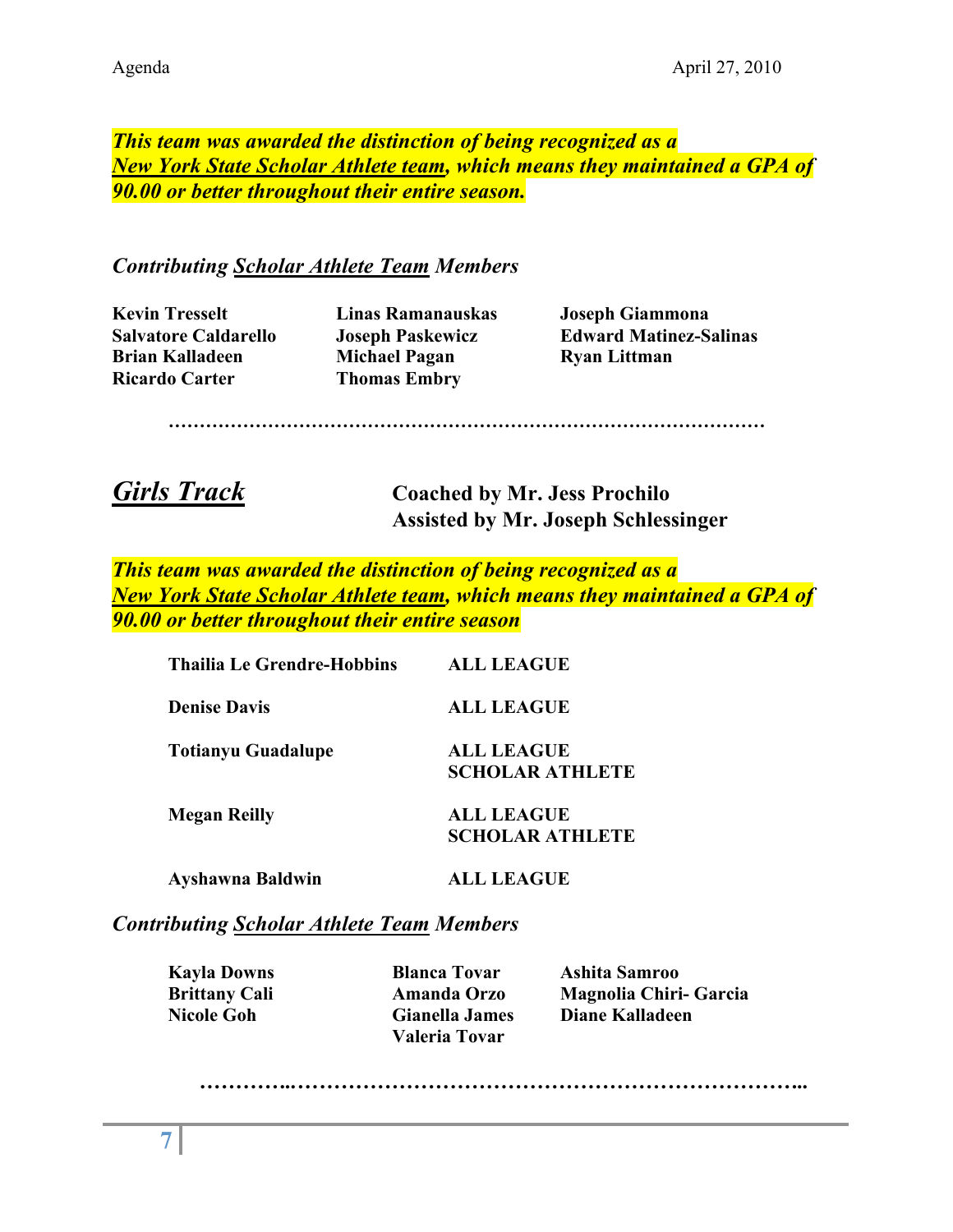# *Boys Track* **Coached by Mr. Christopher Kauter Assisted by Mr. Mario Fiore**

**Kevin Martinez ALL LEAGUE**

*This team was awarded the distinction of being recognized as a New York State Scholar Athlete team, which means they maintained a GPA of 90.00 or better throughout their entire season.*

# *Contributing Scholar Athlete Team Members*

| Ahad Arshad               | <b>Philip Scarfi</b>  | <b>Jose Cisneros</b>           |
|---------------------------|-----------------------|--------------------------------|
| Wai-Ga Ho                 | <b>Ismaldo Matias</b> | <b>Paul Anthony Pfundstein</b> |
| <b>Rick Guerra</b>        | <b>Andrew Bylicki</b> | <b>Ka-Chung Hung</b>           |
| <b>Christian Gonzalez</b> | <b>Ian Kowalchuk</b>  | <b>Bryant Phan</b>             |
|                           | <b>Daniel Friend</b>  |                                |
|                           |                       |                                |

*Kickline* **Coached by Ms. Angela Bonnano Assisted by Ms. Kristen Smith**

*\*This team was awarded the distinction of being recognized as a Deer Park Scholar Athlete team, which means they maintained a GPA of 90.00 or better throughout their entire season.*

**Dana Norman Bridget Roy Kaitlyn Lucas Kristin McDonough Kimberly Zelaya Crystal Harris Danielle Calcagno Gabrielle Miceli Nicole Cito**

#### **…………………………………………….………………………………………….**

*Cheerleading* **Coached by Ms. Lia Demyen Assisted by Ms. Lauren Funaro**

*This team was awarded the distinction of being recognized as a Deer Park Scholar Athlete team, which means they maintained a GPA of 90.00 or better throughout their entire season.*

*Contributing Scholar Athlete Team Members*

| <b>Brittany Guttadauria</b> | <b>Victoria Russell</b>   | <b>Concetta Gioeli</b>   | <b>Briana Gati</b> |
|-----------------------------|---------------------------|--------------------------|--------------------|
| <b>Stephanie Ognibene</b>   | <b>Alyssa Frohnhoefer</b> | <b>Chinella Charlton</b> | Deanna Merlino     |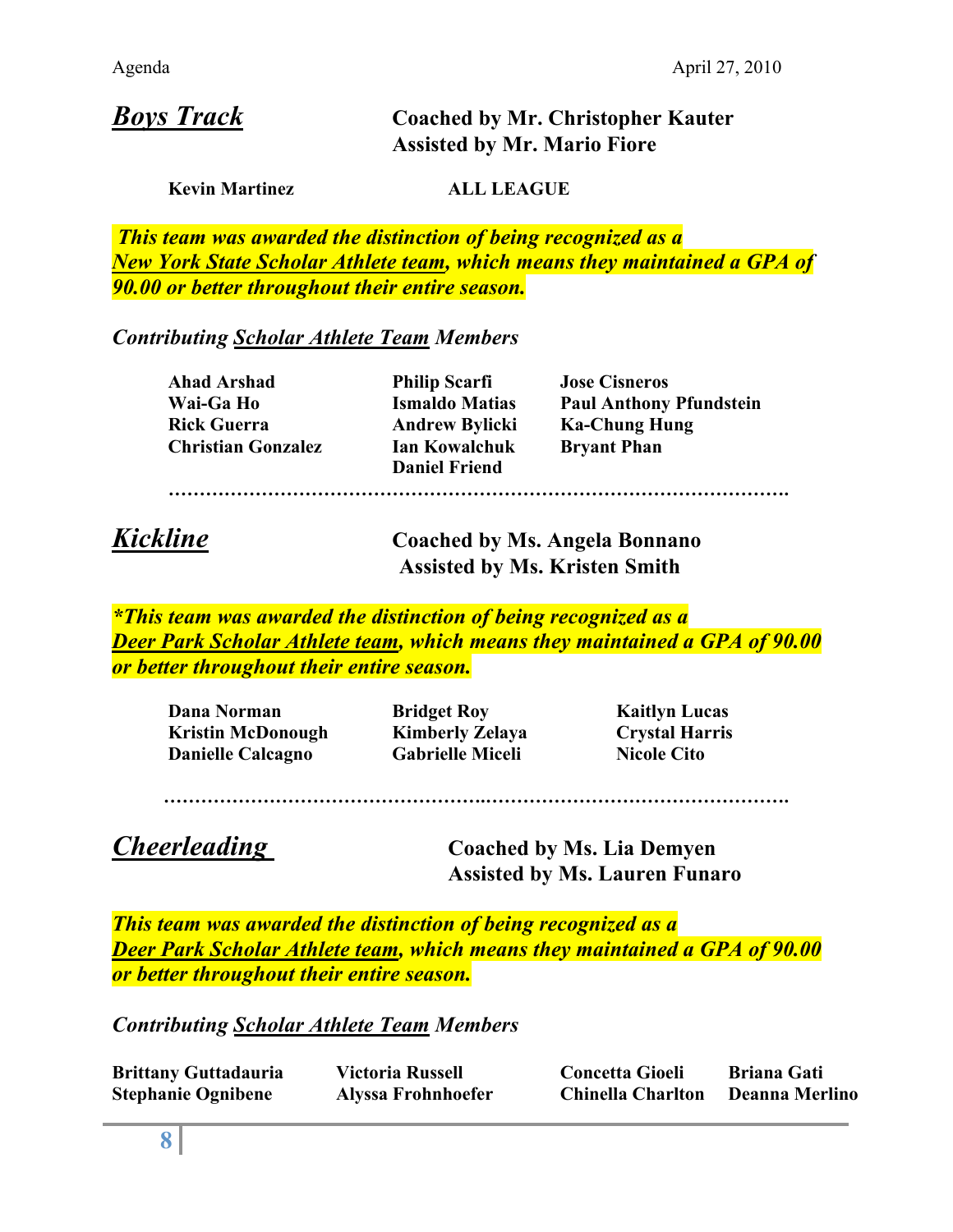**We will have a 15 minute break in the cafeteria To honor our Top 10 Students**

# V. **NEW BUSINESS:**

# **1. BOCES BUDGET VOTE AND ELECTION**

*Recommend, that the Board of Education approve the following Resolution:*

BE IT RESOLVED, that the Board of Education of the Deer Park UFSD will vote to approve the 2010-2011 Administrative budget for the Board of Cooperative Educational Services, Second Supervisory District of Suffolk County (West Suffolk BOCES) NY and,

BE IT FURTHER RESOLVED, that the Deer Park Board of Education will support Mrs. Mildred Browne, Mrs. Ilene Herz and Mrs. Maryann Zumpano to fill three vacant seats, each for a three year term on the Western Suffolk Board of Cooperative Education services.

# **2. DONATION OF TWO GPS SYSTEMS FROM SEPFC**

*Recommend, that the Board of Education approve the following Resolution:*

BE IT RESOLVED, that the SEPFC has generously donated two Garmin GPS Systems to the district.

BE IT FURTHER RESOLVED, that the district accepts this gift with much appreciation.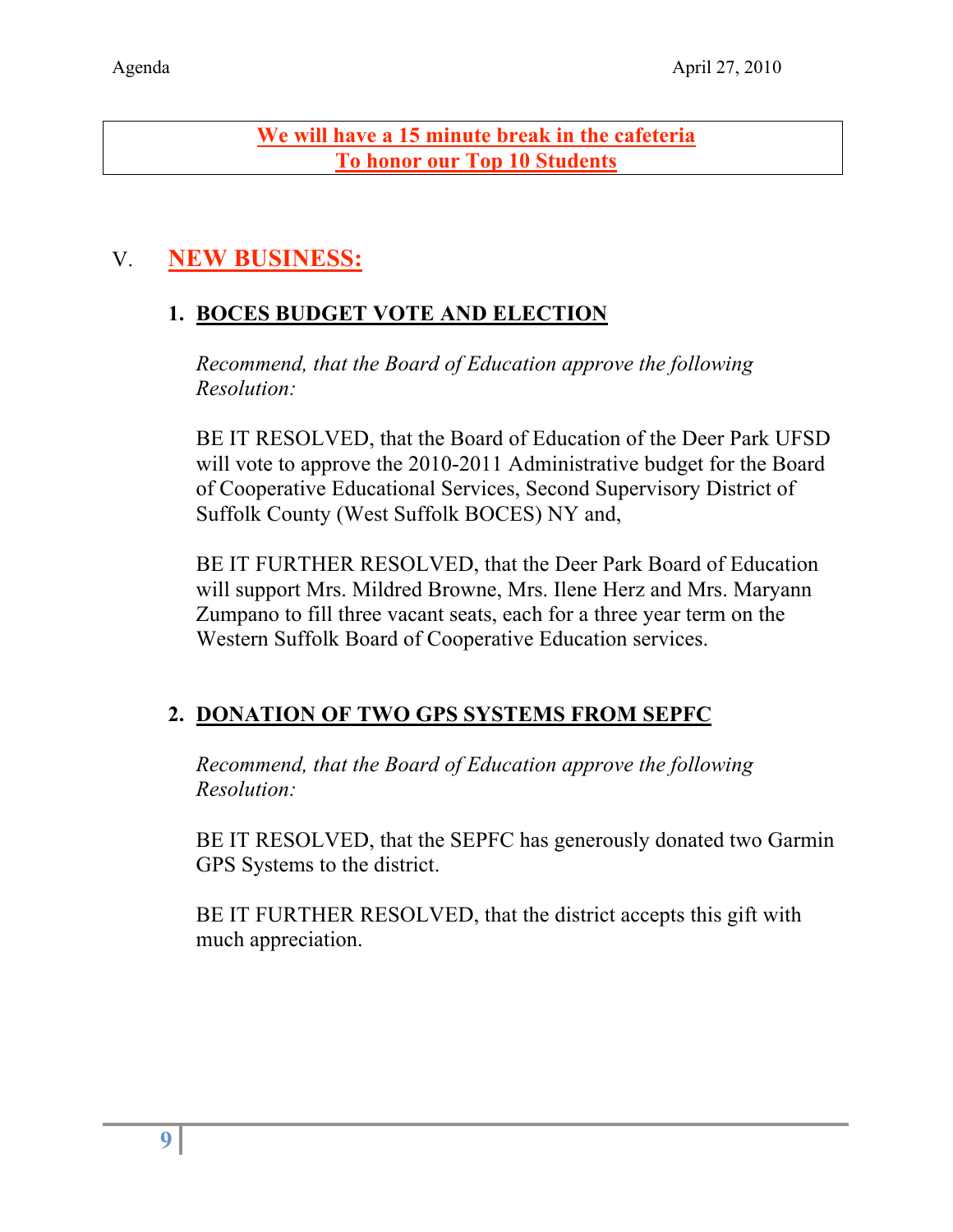# **3. RESPITORY PROTECTION PROGRAM FOR DISPOSABLE NIOSH APPROVED N-95 PARTICULATE RESPIRATORS**

*Recommend, that the Board of Education approve the following Resolution:*

BE IT RESOLVED, that the Board of Education approves this plan and puts it into effect immediately.

# **4. 2010-2013 TECHNOLOGY PLAN**

*Recommend, that the Board of Education approve the following Resolution:*

RESOLVED, that the Board of Education adopt the 2010-2013 Technology plan.

# **5. DEER PARK UFSD with CSEA (ECA Work)**

*Recommend, that the Board of Education approve the following Resolution:*

RESOLVED, that the Board of Education adopts the findings and determination of the Arbitrator denying the grievance in the matter of the Civil Service Employees Association and the Deer Park Union Free School District concerning the assignment of ECA work, based upon the reasoning set forth therein.

# **6. SECOND READING & APPROVAL – POLICY #6830-R**

*Recommend, that the Board of Education approve the following Resolution:*

BE IT FURTHER RESOLVED, that this policy shall be included as accepted and adopted by the Board of Education and placed in the Board of Education Policy Manual.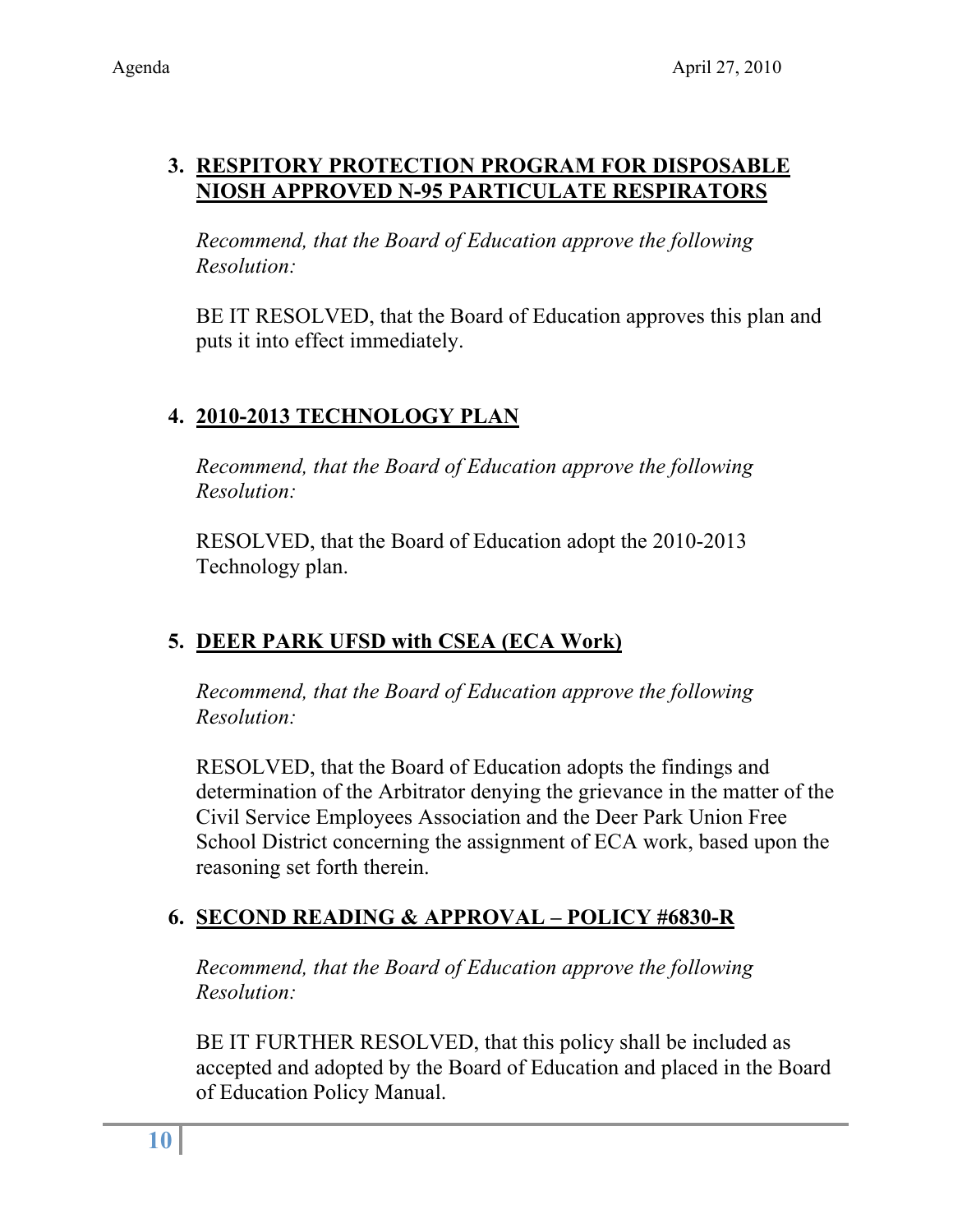# VI. **APPROVAL OF SCHEDULES**

*Recommend, that the Board of Education approve the following schedules collectively:*

# **NON-INSTRUCTIONAL**

#### **SCHEDULE -- NN --APPOINTMENTS (Non-Instructional)**

#### **Jon DiGiacomo**

Deer Park High School Position: Lifeguard/Swim Instructor (Rec Aide) Salary/Step: \$9.55 per hour Effective Date(s):  $4/14/2010$ 

### **Justin Gallo**

Deer Park High School Position: Lifeguard & Swim Instructor (Rec Aide) Salary/Step: \$9.55 per hour Effective Date(s):  $4/14/2010$ 

#### **Keren Sheridan**

Deer Park High School Position: Lifeguard & Swim Instructor Salary/Step: \$9.55 per hour Effective Date(s):  $4/14/2010$ 

#### **Teresa Smith**

Abraham Lincoln School Position: Account Clerk Typist Salary/Step: \$44,271/ Step 1 Effective Date(s): 5/18/2010 Salary prorated at \$5,521.71

## **SCHEDULE -- NNPS --PER DIEM SUBSTITUTES (Non-Instructional)**

#### **Barbara Hendrickson**

District Wide Position: Per-Diem Substitute Bus Driver Salary/Step: \$19.51 per hour Effective Date(s):  $4/14/2010$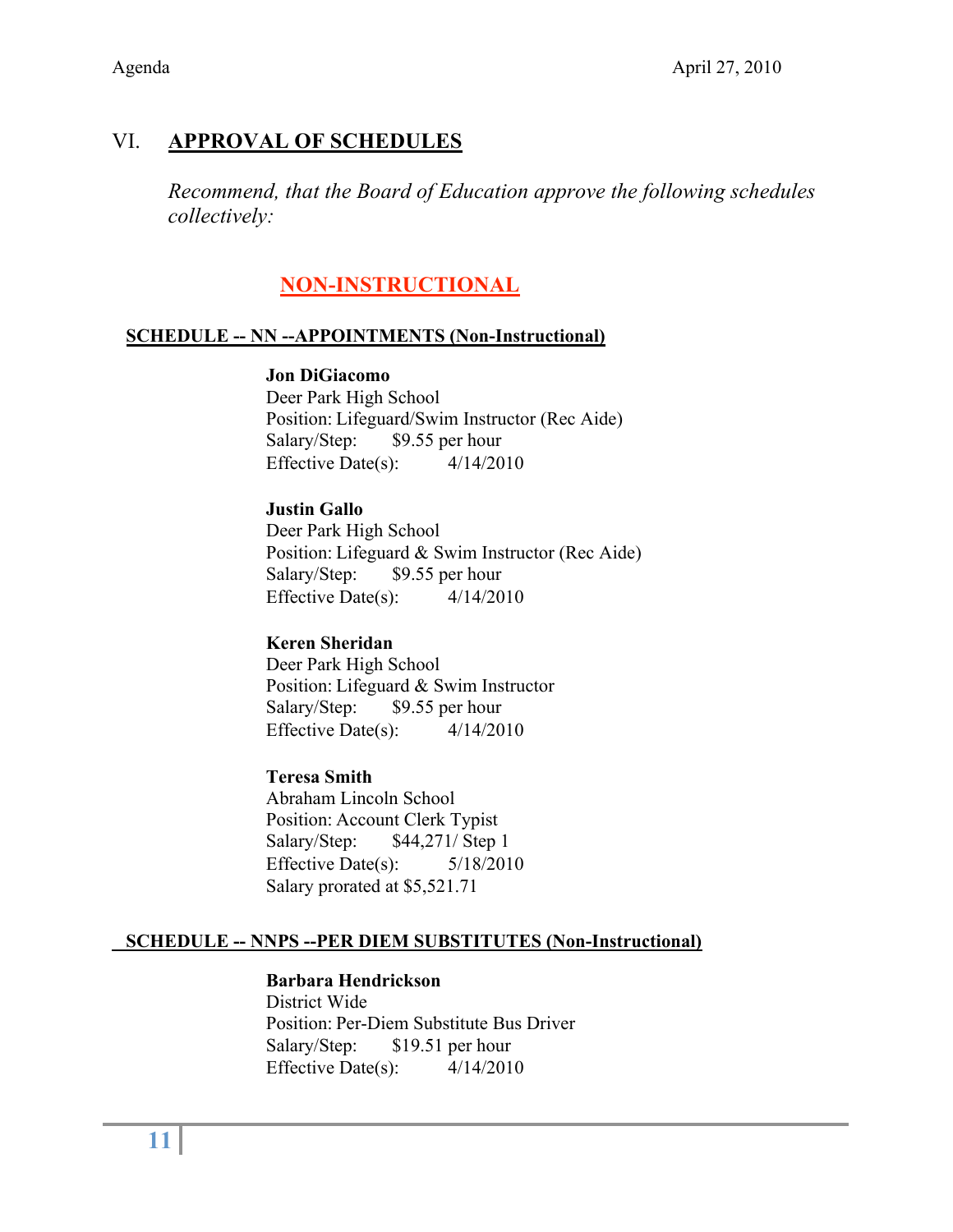#### **SCHEDULE -- QQ --LEAVES OF ABSENCE (Non-Instructional)**

 **Michael Judson** District Wide Position: Bus Driver Salary/Step: Effective Date(s): 4/17/2010 - 5/7/2010 Extension of Unpaid Leave of Absence

#### **Christina Sikalas**

Robert Frost Middle School Position: Teacher Aide Salary/Step: Effective Date(s): 3/27/2010 - 4/27/2010 Extension of Medical Leave of Absence (unpaid)

#### **Marlene Yanover-Downing**

District Office Position: Account Clerk Typist/Treasurer Salary/Step: Effective Date(s): 4/12/2010 - 5/21/2010 Medical Leave of Absence (FMLA)

#### **SCHEDULE -- TPA --TEMPORARY ASSIGNMENT (Non-Instructional)**

#### **Kevin Schwartz**

District Wide Position: Substitute Athletic Trainer Salary/Step: \$688.82 Effective Date(s): 3/22/2010 - 3/29/2010 Also appointed as substitute (whenever needed) at a rate of \$31.31 per hour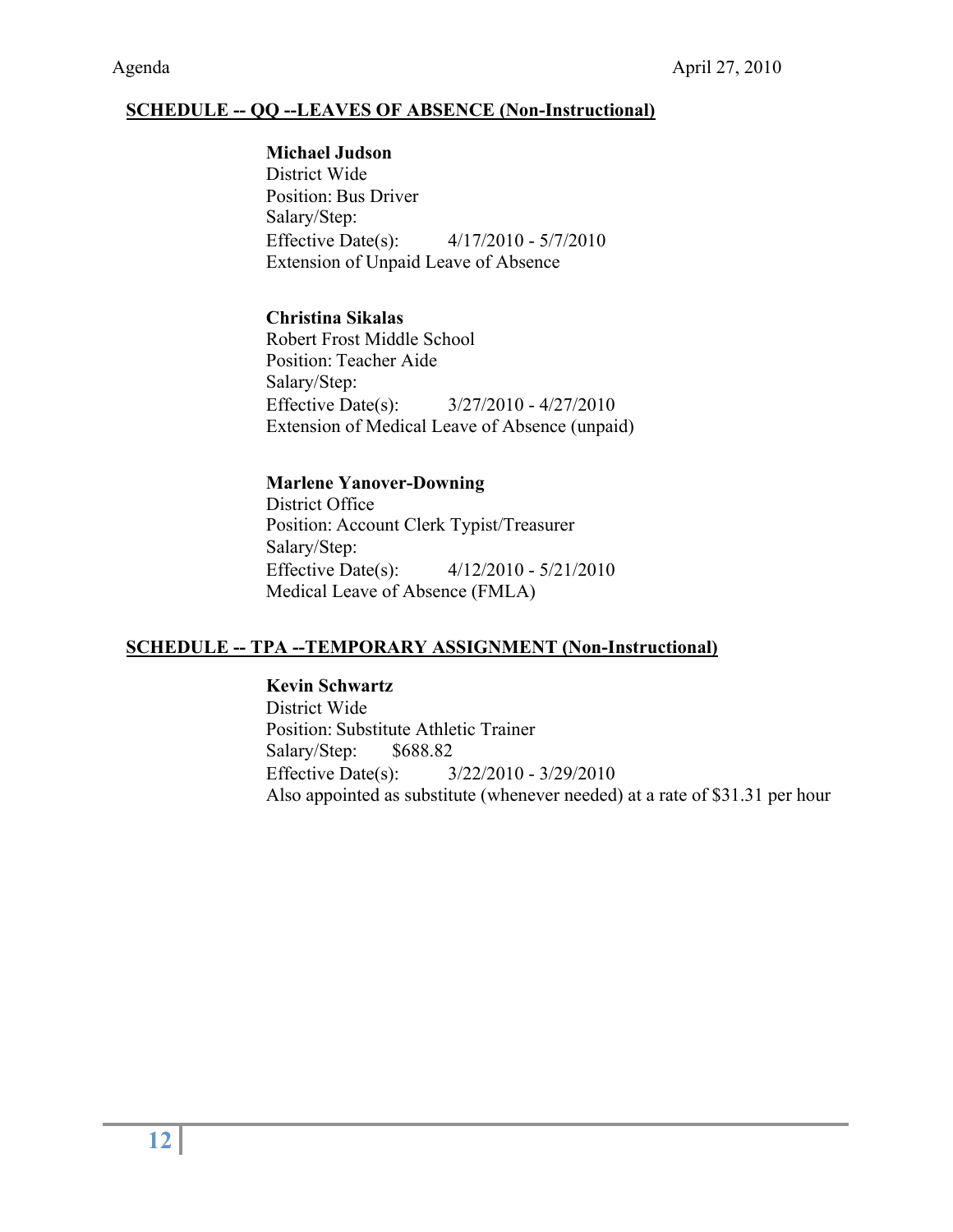# **INSTRUCTIONAL**

#### **SCHEDULE -- CSS --CHANGE OF STATUS / SALARY (Instructional)**

**Jared Bloom** Washington Position: District Administrator IT & ELA Salary/Step: Effective Date(s):  $7/1/2010$ No change in salary.

#### **SCHEDULE -- LR --LONG TERM SUBSTITUTE / LEAVE REPLACEMENT (LR) APPOINTMENTS - (Instructional)**

#### **John Colford**

John F Kennedy Intermediate School Position: Long Term Sub L/R Special Education Salary/Step: \$52,894 Step 1/MA Effective Date(s): 4/6/2010 - 6/25/2010 Salary prorated to \$15,868

#### **Joanna Gentile**

Deer Park High School Position: Long Term Sub L/R ELA Salary/Step: \$48,067 Step 1/BA Effective Date(s): 4/10/2010 - 4/23/2010 DATE CHANGE due to extension of C. Murphy's LOA Salary prorated at \$2,403.59

#### **Suzanne Kammerer**

Deer Park High School Position: Long Term Sub L/R ELA Salary/Step: \$52,894 Step 1/MA Effective Date(s): 4/6/2010 - 5/18/2010 DATE CHANGE ONLY

#### **Kelly O'Hagan**

Robert Frost Middle School Position: Long Term Sub L/R ELA Salary/Step: Effective Date(s): 2/23/2010 - 5/21/2010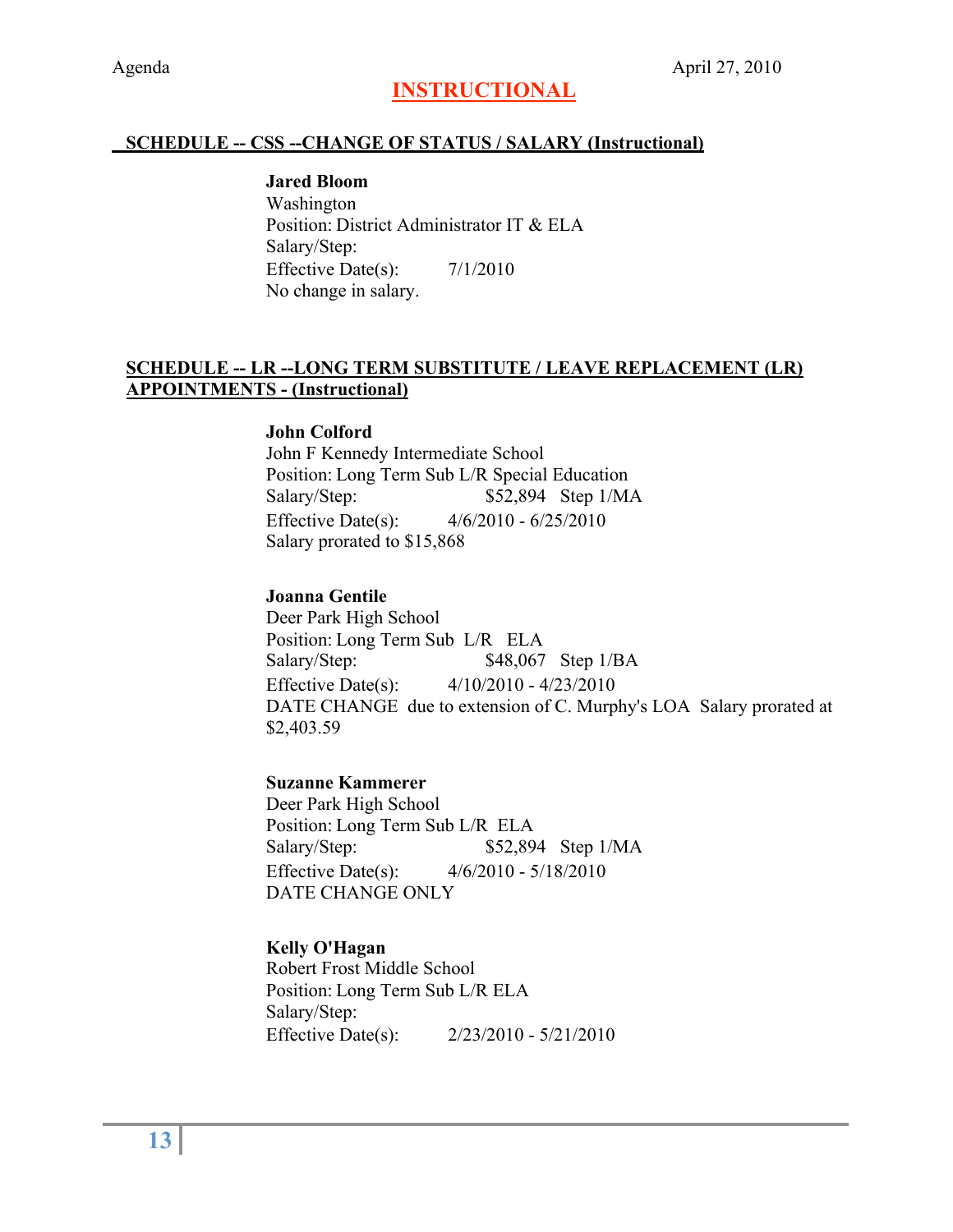**Karyn Phelan** May Moore School Position: Long Term Sub L/R Elementary Salary/Step:  $$52,894$  Step 1/MA Effective Date(s): 2/23/2010 - 5/28/2010 DATE CHANGE. Salary prorated at \$16,926

### **Lauren Woodin**

Deer Park High School Position: Long Term Sub (L/R) ELA Salary/Step: \$48,067 Step 1 Effective Date(s): 4/6/2010 - 5/7/2010 Salary prorated at \$6,008

### **SCHEDULE -- NPS --PER DIEM SUBSTITUTES (Instructional)**

#### **Lauren Chatterton**

District Wide Position: Per-Diem Substitute Teacher Salary/Step: \$100 per day Effective Date(s):  $3/31/2010$ 

#### **Krystina Pylyp**

District Wide Position: Per-Diem Substitute Teacher Salary/Step: \$100 per day Effective Date(s): 3/31/2010

### **SCHEDULE -- O --RESIGNATIONS / RETIREMENTS / REMOVALS / TERMINATIONS - (Instructional)**

#### **Maria Bassi**

John F Kennedy Intermediate School Position: ESL Teacher Salary/Step: Effective Date(s):  $7/1/2010$ Resignation. No outstanding obligation to the district.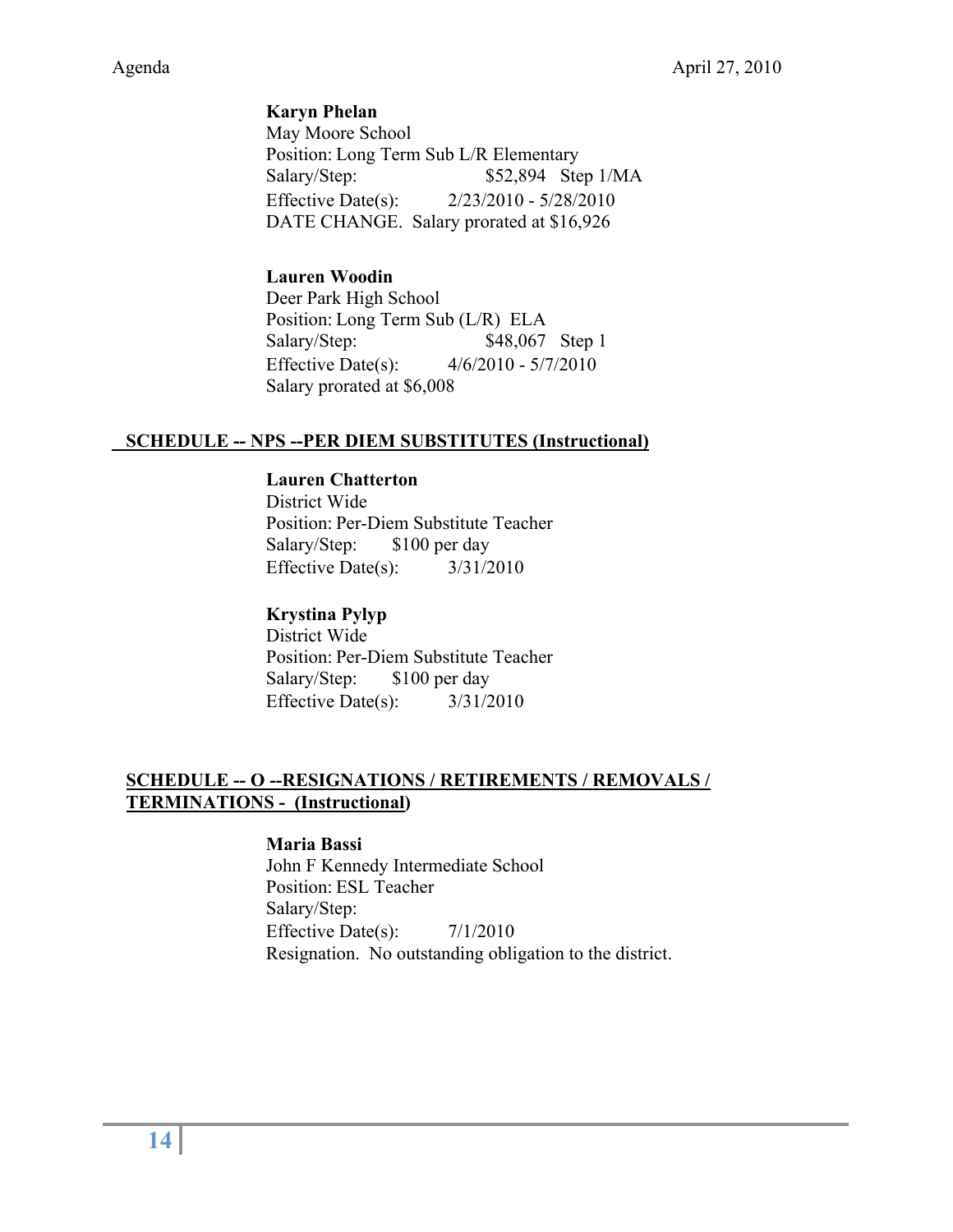#### **Carla Bonewald**

Robert Frost Middle School Position: Science teacher Salary/Step: Effective Date(s): 6/30/2010 Resignation. No outstanding obligation to the district.

#### **Laura Fader**

Deer Park High School Position: Science Teacher Salary/Step: Effective Date(s): 6/30/2010 Resignation. No outstanding obligation to the district.

#### **Matthew Griffith**

Deer Park High School Position: Business Teacher Salary/Step: Effective Date(s): 6/30/2010 Excessed. No outstanding obligation to the district.

#### **Dena Hermanek**

Robert Frost Middle School Position: LOTE Teacher Salary/Step: Effective Date(s): 6/30/2010 Excessed. No outstanding obligation to the district.

#### **Elizabeth Kalenowicz**

Abraham Lincoln School Position: Special Education Teacher Salary/Step: Effective Date(s): 6/30/2010 Resignation. No outstanding obligation to the district.

#### **Michelle Kwon**

Robert Frost Middle School Position: English Teacher Salary/Step: Effective Date(s): 6/30/2010 Excessed. No outstanding obligation to the district.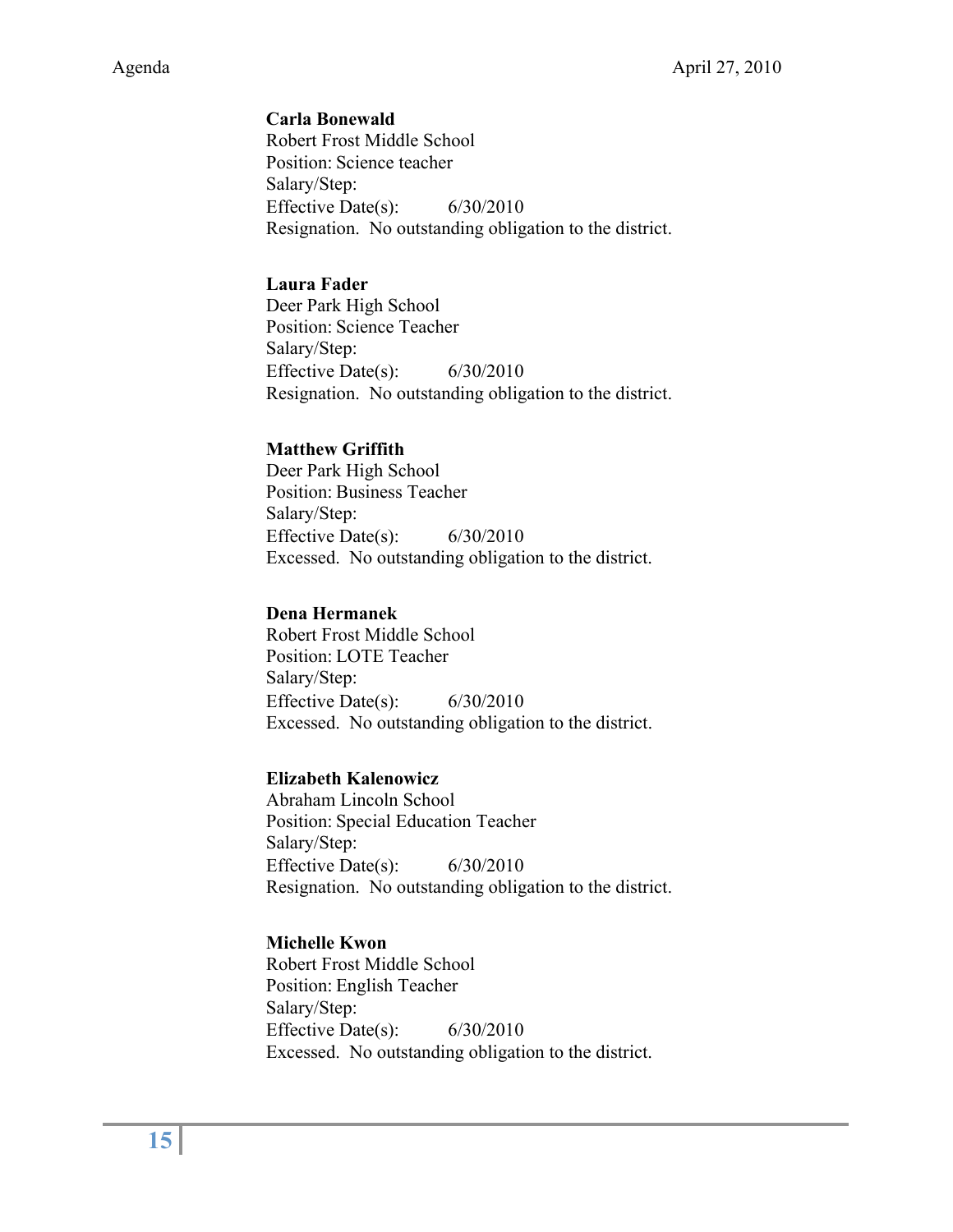#### **Nicoletta Mastroserio**

May Moore School Position: Elementary Teacher Salary/Step: Effective Date(s): 6/30/2010 Terminated. No outstanding obligation to the district.

#### **Christina O'Hara**

Robert Frost Middle School Position: Health/Phys Ed Teacher Salary/Step: Effective Date(s):  $6/30/2010$ Excessed. No outstanding obligation to the district.

#### **Kristen Pascarella**

Deer Park High School Position: Math Teacher Salary/Step: Effective Date(s): 6/30/2010 Resignation. No outstanding obligation to the district.

#### **Oslyn Rodriquez**

Robert Frost Middle School Position: Curriculum Associate - ELA- Middle School Salary/Step: Effective Date(s): 6/30/2010 Excessed. No outstanding obligation to the district.

#### **Michael Rossetti**

Deer Park High School Position: Physical Education Teacher Salary/Step: Effective Date(s): 6/30/2010 Excessed. No outstanding obligation to the district.

#### **Patricia Skjoldahl**

Robert Frost Middle School Position: Home & Careers Teacher Salary/Step: Effective Date(s): 6/30/2010 Excessed. No outstanding obligation to the district.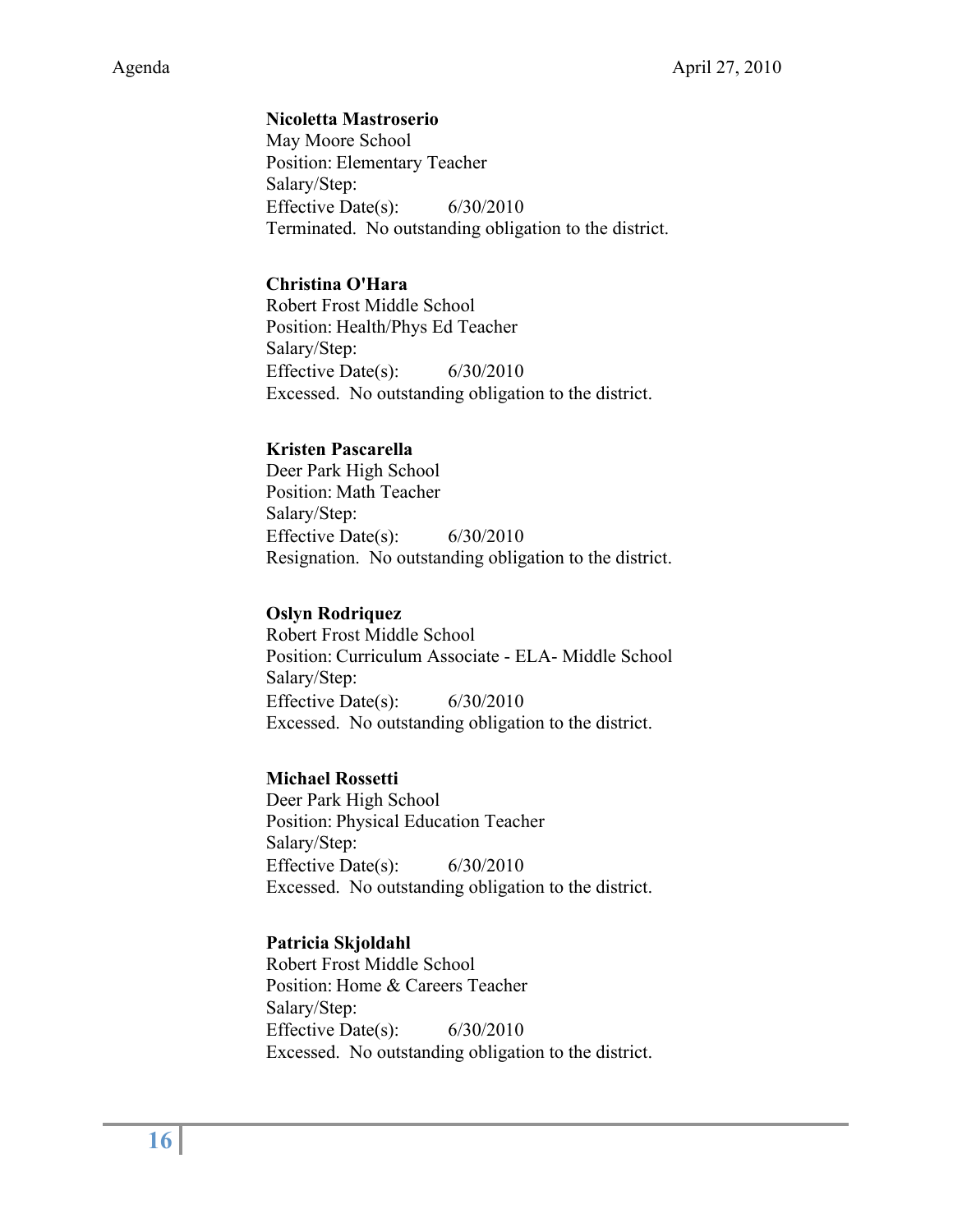#### **SCHEDULE -- Q --LEAVES OF ABSENCE (Instructional)**

#### **Darrel Clark**

Abraham Lincoln School Position: Teaching Assistant Salary/Step: Effective Date(s): 3/15/2010 - 6/25/2010 Medical Leave (FMLA) 3/15/10-3/16/10 Remainder of FMLA (unpaid) 3/17/10-6/25/10

#### **Tammy Cotrone**

May Moore School Position: Elementary Teacher Salary/Step: Effective Date(s): 5/1/2010 - 5/28/2010 Extension of Medical Leave of Absence (FMLA)

#### **Christine DiProperzio**

Deer Park High School Position: ELA Teacher Salary/Step: Effective Date(s): 4/6/2010 - 5/18/2010 DATE CHANGE - Maternity Sick Leave (FMLA)

#### **Diana Lang**

Robert Frost Middle School Position: Elementary/ELA Teacher Salary/Step: Effective Date(s): 2/22/2010 - 5/21/2010 DATE CHANGE: 2/22/10-4/9/10 Maternity Sick Leave (FMLA) 4/10/10- 5/21/10 Remainder of FMLA

#### **Lisa Marie Martiniello**

Deer Park High School Position: ELA Teacher Salary/Step: Effective Date(s): 3/6/2010 - 5/7/2010 DATE CHANGE - Maternity Sick leave (FMLA)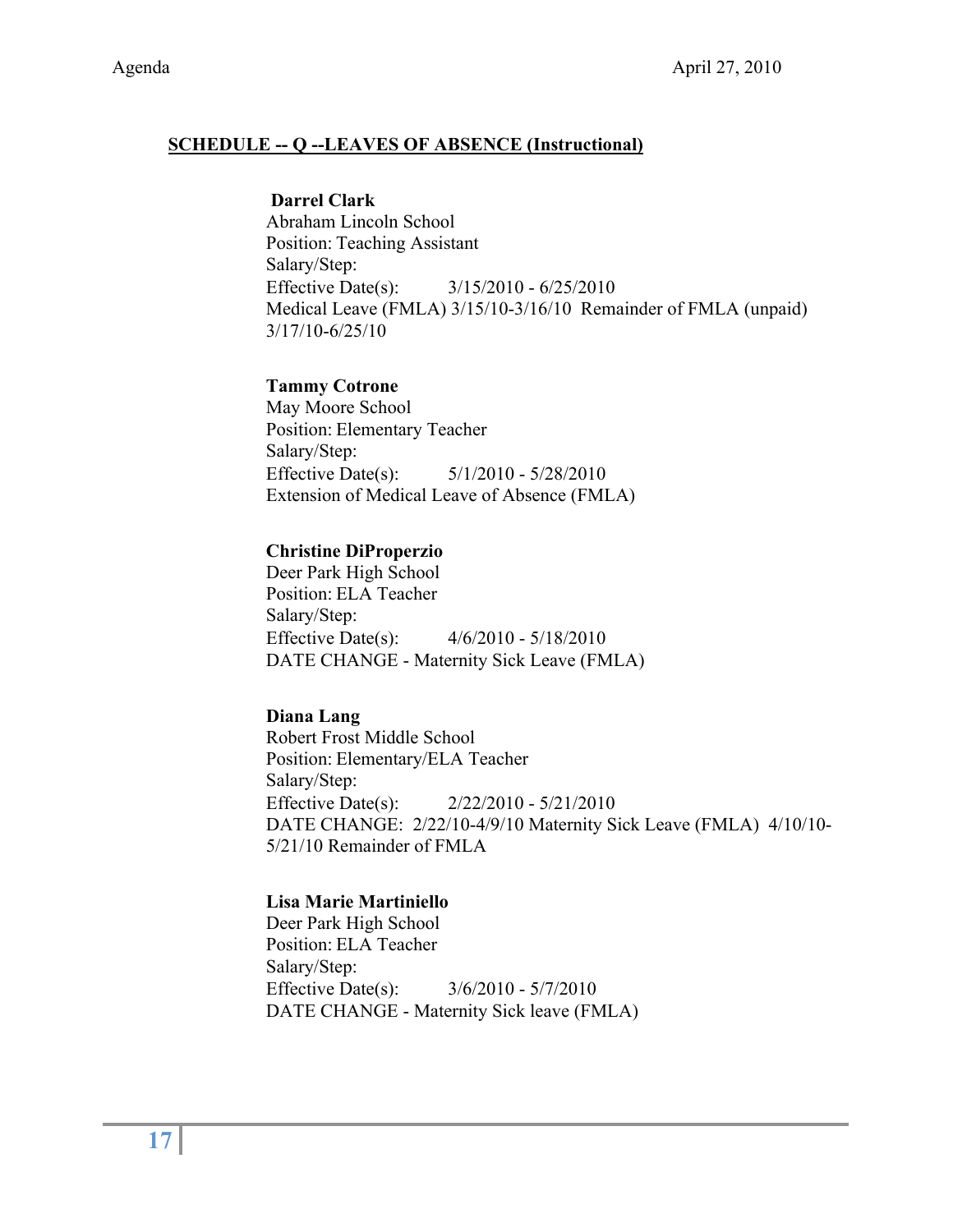#### **Angela Muro**

John Quincy Adams School Position: Elementary Teacher Salary/Step: Effective Date(s): 10/15/2009 - 6/25/2010 DATE CHANGE - 10/15/09-4/15/10 Sick Leave 4/16/10-6/11/10 Maternity Sick (FMLA) 6/12/10-6/25/10 Child Rearing Leave

#### **Christine Murphy**

Deer Park High School Position: ELA Teacher Salary/Step: Effective Date(s): 2/22/2010 - 5/22/2010 DATE CHANGE - Maternity Sick Leave (FMLA)

#### **Donna Novack**

Robert Frost Middle School Position: Teaching Assistant Salary/Step: Effective Date(s): 4/21/2010 - 5/10/2010 Unpaid Leave (requests to be docked)

#### **Jennifer Paduano**

John Quincy Adams School Position: Long Term Sub L/R Elem Salary/Step: Effective Date(s): 3/25/2010 - 4/23/2010 Maternity Sick Leave (FMLA) 3/25/10-4/8/10 Remainder of FMLA 4/9/10- 4/23/10

#### **Dana Wexler**

Robert Frost Middle School Position: Speech Teacher Salary/Step: Effective Date(s): 2/4/2010 - 5/14/2010 DATE CHANGE Maternity Sick leave (FMLA)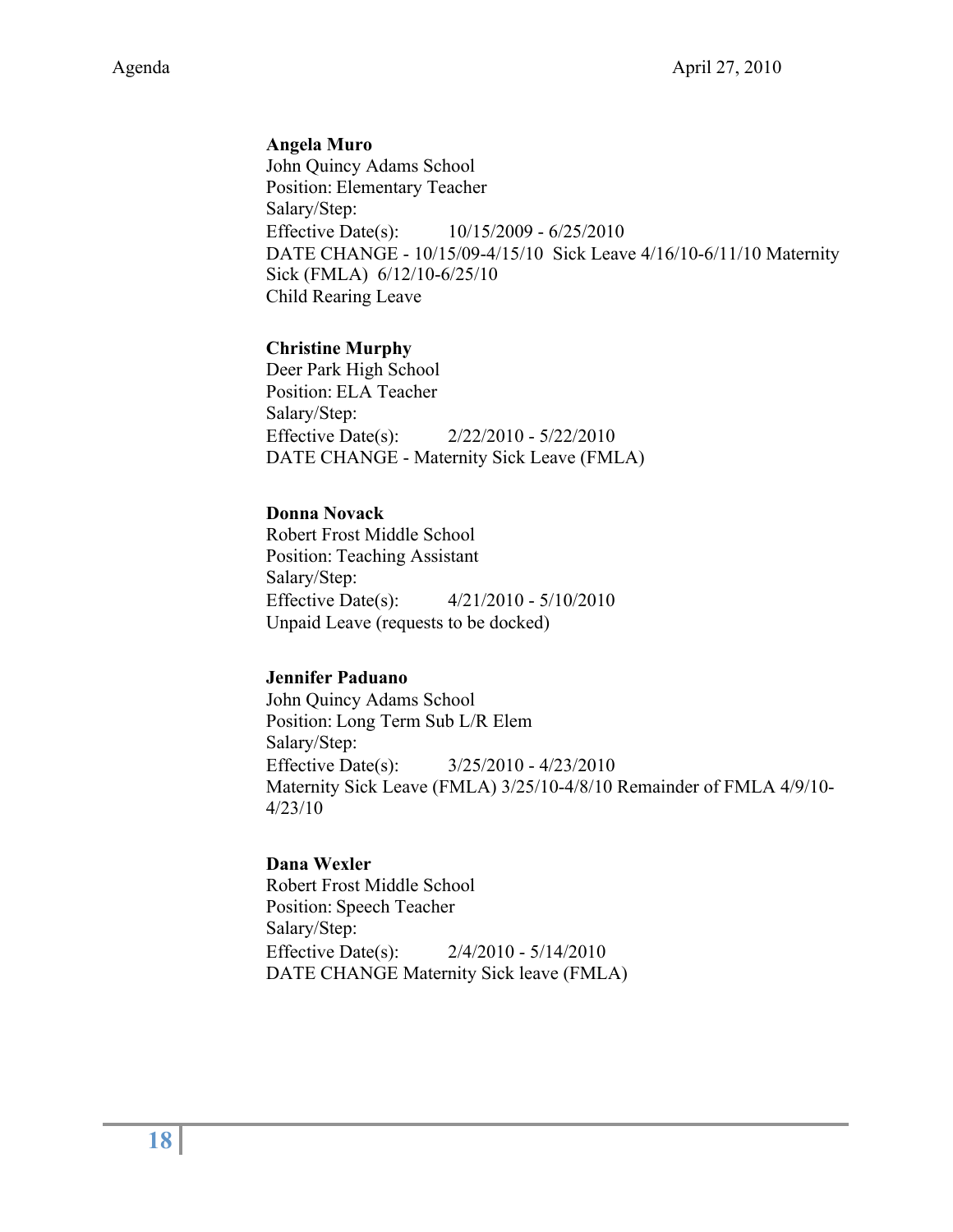## **SCHEDULE -- RE --REINSTATEMENT TO FULL TIME (Instructional)**

**Jennifer Cruz** Deer Park High School Position: Full-Time Special Education Teacher Salary/Step: \$102,119 Step 15/MA60 Effective Date(s):  $9/1/2010$ This position will be at High School and Robert Frost

## **SCHEDULE -- TA --PROBATIONARY TEACHING ASSISTANT (Instructional)**

#### **Darrel Clark**

Abraham Lincoln School Position: Probationary Teaching Assistant Salary/Step: Effective Date(s): 9/1/2008 - 12/31/2011 CHANGE OF TENURE DUE TO LEAVE OF ABSENCE. NEW PROBATIONARY PERIOD: 9/1/08- 12/31/11

### **SCHEDULE -- TR --TRANSFERS (Instructional)**

#### **Theresa Ceruti**

John Quincy Adams School Position: Psychologist Salary/Step: Effective Date(s): 4/6/2010 Transfer from AL to JQA

#### **Suzanne Vozza**

May Moore School Position: Psychologist Salary/Step: Effective Date(s): 4/6/2010 Transfer from MM/JQA to May Moore

## **SCHEDULE -- TTPA --TEMPORARY ASSIGNMENT (Instructional)**

#### **Gwen Bonn**

Robert Frost Middle School Position: Assistant Coach - Swimming Salary/Step: \$2,260.90 5 Units/Step 4 Effective Date(s): 4/6/2010 - 6/15/2010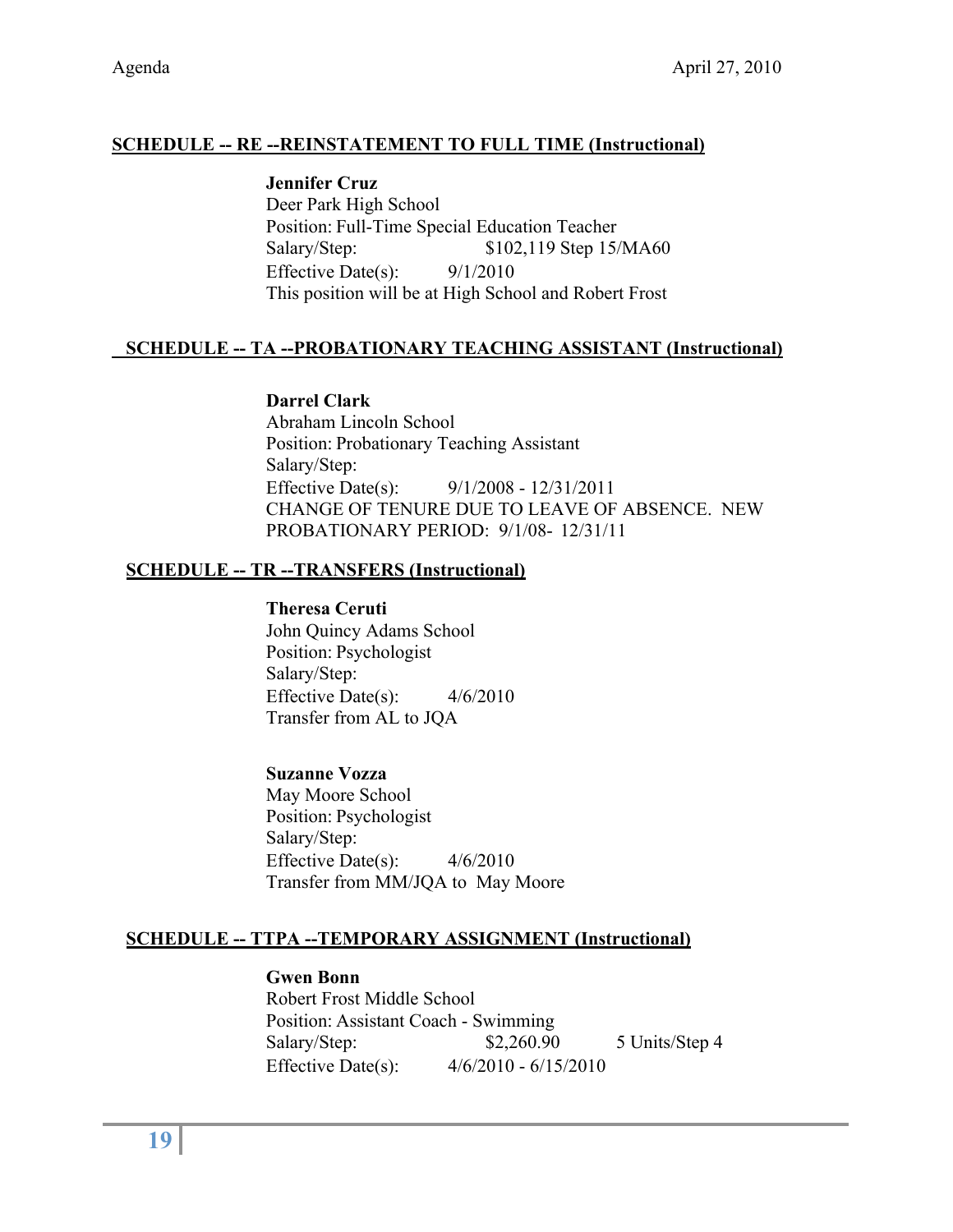#### **Danielle Connors**

District Wide Position: ABA Provider Salary/Step: \$35 per hour Effective Date(s): 3/16/2010 - 6/30/2010

#### **Jennifer D'Auria**

Robert Frost Middle School Position: Additional .2 Speech Salary/Step: \$4,348.62 Effective Date(s): 3/16/2010 - 6/25/2010

#### **Richard Englehardt**

Robert Frost Middle School Position: Coach Assistant Wrestling Salary/Step: \$876.68 Step 1 Effective Date(s): 3/17/2010 - 3/26/2010 Salary is a prorated salary based on 28 hours for the 9 days

#### **Richard Englehardt**

Robert Frost Middle School Position: Coach - Assistant Boys Lacrosse Salary/Step: \$2,260.90 5 Units/Step 1 Effective Date(s): 4/6/2010 - 6/3/2010

#### **Keri LaSalla**

Robert Frost Middle School Position: Coach - Assistant Girls Lacrosse Salary/Step: \$2,932.10 5 Units/Step 5+ Effective Date(s): 4/6/2010 - 6/3/2010

#### **Holly Negron**

District Wide Position: ABA Provider Salary/Step: \$35 per hour Effective Date(s): 3/16/2010 - 6/30/2010

#### **Tyler Ray**

Deer Park High School Position: VOLUNTEER Coach JV Baseball Salary/Step: Effective Date(s): 4/6/2010 - 5/19/2010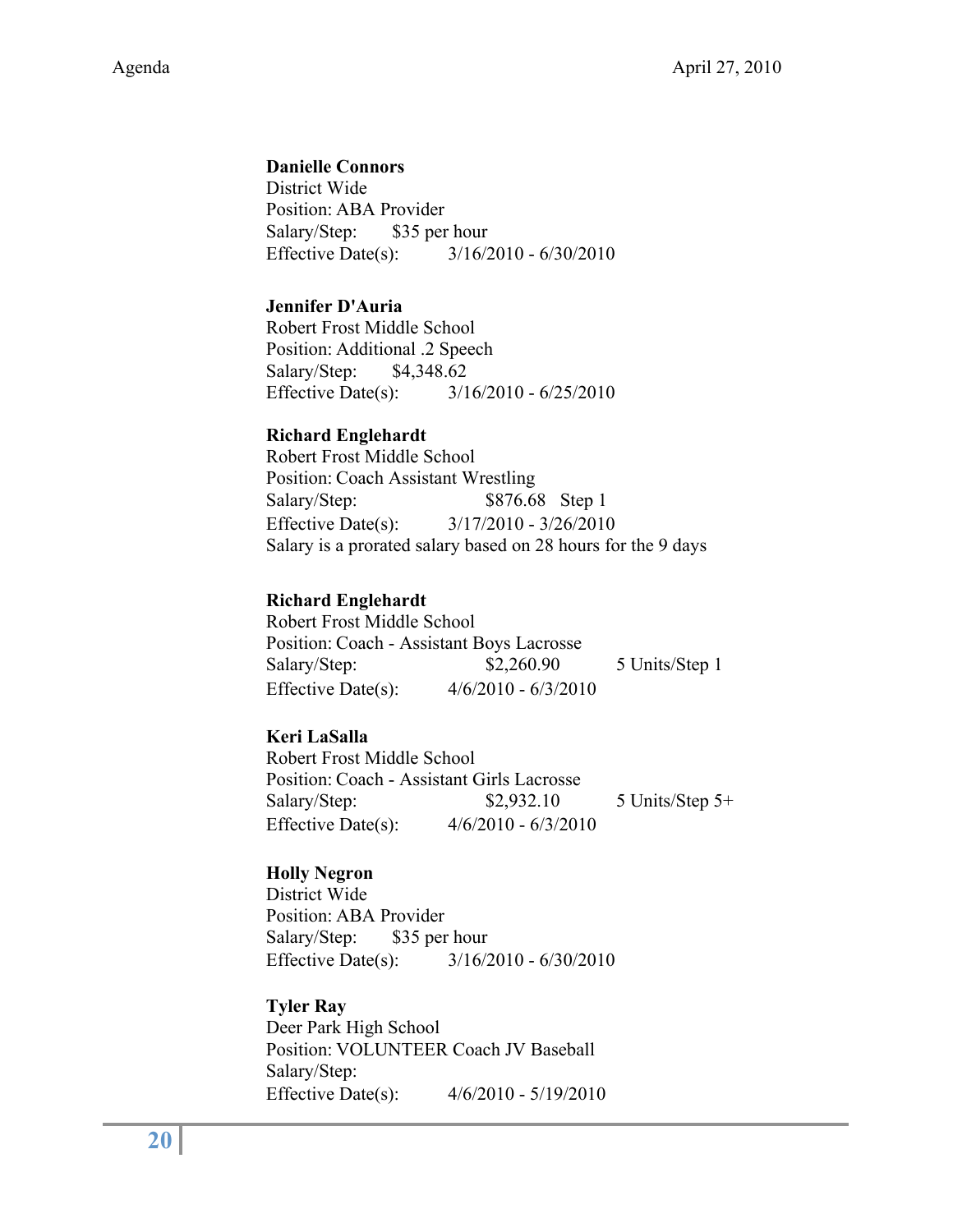# **SCHEDULE 10/BP-702 - SCHDULE OF BILLS PAYABLE**

| Daily Check |                            |                |
|-------------|----------------------------|----------------|
| Register    | 3/23/2010                  | \$3,841.25     |
|             |                            |                |
| Register    | 3/26/2010                  | \$14,328.27    |
|             |                            |                |
| #10         | 3/31/2010                  | \$1,817,533.75 |
| #24         | 3/31/2010                  | \$1,104,778.22 |
|             |                            |                |
| #27         | 3/31/2010                  | \$4,614,396.85 |
| #4          | 4/6/2010                   | \$39.52        |
| #13         | 4/6/2010                   | \$10,893.54    |
| #15         | 4/6/2010                   | \$2,410.46     |
| #26         | 4/6/2010                   | \$27,634.17    |
|             |                            |                |
| #30         | 4/6/2010                   | \$497,271.42   |
| Daily Check |                            |                |
| Register    | 4/12/2010                  | \$12,415.28    |
| Daily Check |                            |                |
| Register    | 4/12/2010                  | \$44,212.85    |
|             |                            |                |
| Register    | 4/13/2010                  | \$22,032.30    |
| #14         | 4/20/2010                  | \$4,040.00     |
| #16         | 4/20/2010                  | \$135,012.33   |
| #28         | 4/20/2010                  | \$10,643.46    |
|             |                            |                |
| #32         | 4/20/2010                  | \$1,635,853.87 |
|             | Daily Check<br>Daily Check |                |

# **SCHEDULE 10-E-327 EXPLANATION OF BUDGETARY TRANSFERS** #T16, T17, T18

# **SCHEDULE 10-F-149 - CONTRACT REPORT**

# **SCHEDULE 10-H-04 - HOME TEACHING –Regular & Special (Confidential)**

# **SCHEDULE 10-S-04 - SPECIAL TRANSPORTATION (Confidential)**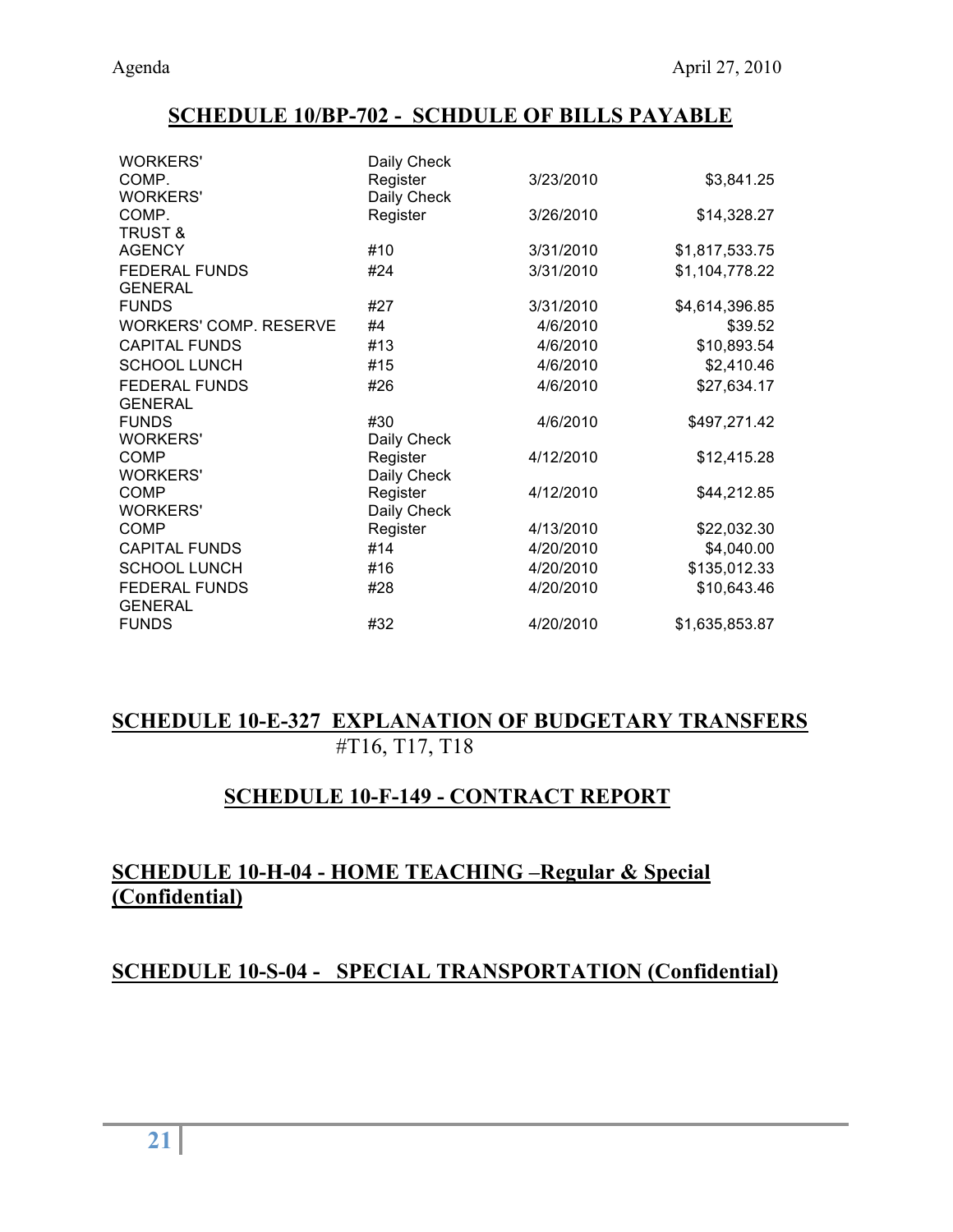# VII. **RECEIPT OF SCHEDULES**

*Recommend, that the Board of Education approve the following receipt of schedules collectively:*

| <b>Statement of Revenues</b> | General Fund -<br>Federal Fund -<br>School Lunch Fund | March<br>March<br>March |
|------------------------------|-------------------------------------------------------|-------------------------|
| <b>Treasurer's Report</b>    | March                                                 |                         |
| Cash Flow -                  | March                                                 |                         |
|                              | $3/31/10 -$                                           |                         |

# **SCHEDULE 10-A-372 - TREASURERS REPORT**

Check Listing of Numbers -

## **SCHEDULE 10-B-702 APPROPRIATION BUDGET STATUS REPORT**

4/15/10

| <b>Appropriation Budget Status Report</b> | <b>General Fund -</b><br>Capital -                                                                                                                                              | March<br>March | Regular<br>Capital<br><b>Bond Capital</b> |
|-------------------------------------------|---------------------------------------------------------------------------------------------------------------------------------------------------------------------------------|----------------|-------------------------------------------|
|                                           | Federal Fund -<br>School Lunch Fund                                                                                                                                             | March<br>March |                                           |
| Extra-Classroom Activities Funds          | March 2010 (Robert Frost)<br>March 2010 (High School)                                                                                                                           |                |                                           |
| <b>Trial Balance</b><br>(March)           | General Fund<br>School Lunch<br>Workers' Comp. & Unemployment<br>Federal Fund<br><b>Capital Projects</b><br>Trust & Agency<br>Private Purpose Trust<br><b>Flexible Benefits</b> |                |                                           |